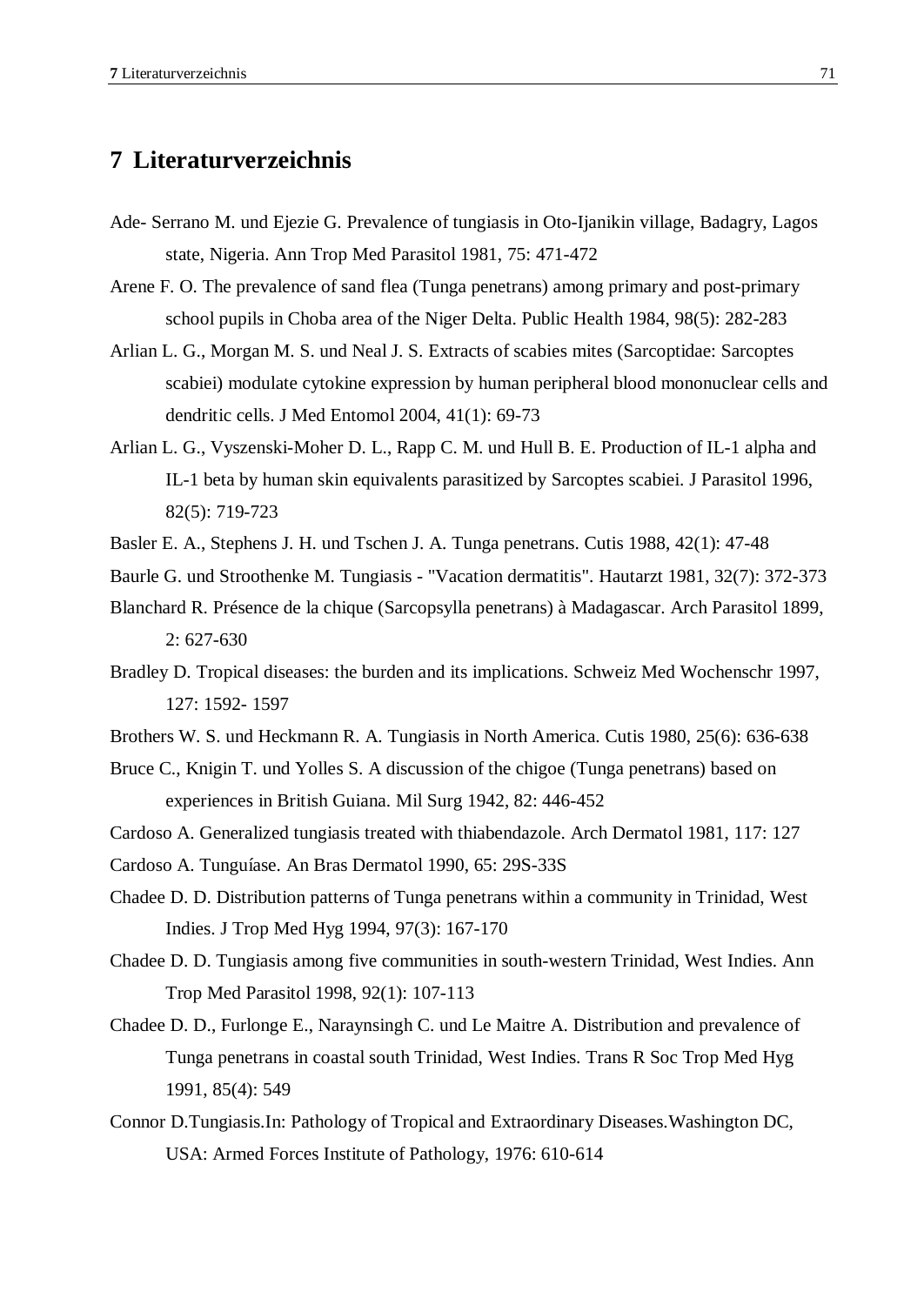Cooper J. E. An outbreak of Tunga penetrans in a pig herd. Vet. Rec. 1967, 80(11): 365-366

- de Waal Malefyt R., Abrams J., Bennett B., Figdor C. G. und de Vries J. E. Interleukin 10 (IL-10) Inhibits Cytokine Synthesis by Human Monocytes: An Autoregulatory Role of IL-10 Produced by Monocytes. J Exp Med. 1991, 11: 209-220
- Dettner K. und Peters W.Flöhe.In: Lehrbuch der Entomologie.Stuttgart: G. Fischer, 1999: 687- 691
- Douglas-Jones A. G., Llewelyn M. B. und Mills C. M. Cutaneous infection with Tunga penetrans. Br J Dermatol 1995, 133(1): 125-127
- Egan P. J., Kimpton W., Seow H. F.*, et al.* Inflammation-induced changes in the phenotype and cytokine profile of cells migrating through skin and afferent lymph. Immunology 1996, 89(4): 539-546
- Eisele M., Heukelbach J., Van Marck E.*, et al.* Investigations on the biology, epidemiology, pathology and control of Tunga penetrans in Brazil: I. Natural history of tungiasis in man. Parasitol Res 2003, 90(2): 87-99
- Ejezie G. The parasitic diseases of school children in Lagos state, Nigeria. Acta Trop 1981, 38: 79-84
- Elhay M. J., Hanrahan C. F., Bowles V. M.*, et al.* Cytokine mRNA expression in skin in response to ectoparasite infection. Parasite Immunol 1994, 16(9): 451-461
- Family-Health-Program. UBASF Aída Santos e Silva. Relatório de territorialização Municipal Health Council of Fortaleza. Fotaleza1999
- Faust E. und Maxwell T. The findings of the larvae of the chigo, Tunga penetrans, in scrapings from the human skin. Arch Dermatol and Syphilol 1930, 22: 94-97
- Feldmeier H., Eisele M., Saboia-Moura R. C. und Heukelbach J. Severe tungiasis in underprivileged communities: case series from Brazil. Emerg Infect Dis 2003a, 9(8): 949-955
- Feldmeier H., Eisele M., Van Marck E.*, et al.* Investigations on the biology, epidemiology, pathology and control of *Tunga penetrans* in Brazil: IV. Clinical and histopathology. Parasitol Res 2004, 94(4): 275-282
- Feldmeier H., Heukelbach J., Eisele M.*, et al.* Investigations on the biology, epidemiology, pathology and control of Tunga penetrans in Brazil: III. Cytokine levels in peripheral blood of infected humans. Parasitol Res 2003b, 91(4): 298-303
- Feldmeier H., Heukelbach J., Eisele M.*, et al.* Bacterial superinfection in human tungiasis. Trop Med Int Health 2002, 7(7): 559-564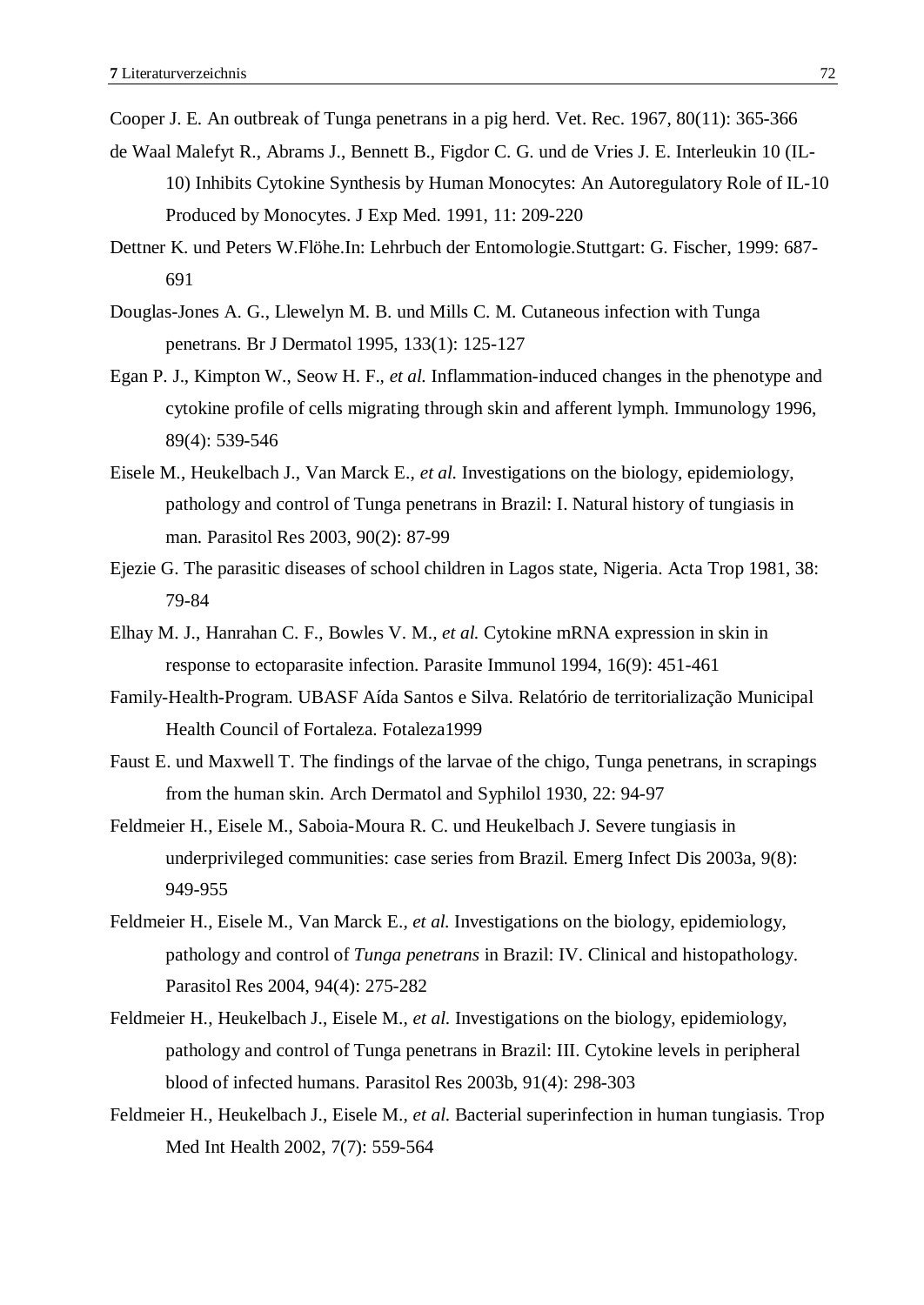- Fimiani M., Reimann R., Alessandrini C. und Miracco C. Ultrastructural findings in tungiasis. Int J Dermatol 1990, 29: 220-222
- Franck S., Feldmeier H. und Heukelbach J. Tungiasis:more than an exotic nuisance. Travel Med Infect Dis 2003, 1: 159-166
- Fuga G., Dal Fabbro G., Provini M. und Ribuffo A. Osservazioni su tre casi di Tungiasi. Minerva Medica 1977, 68: 4115-4120
- Geigy R. und Herbig A. Die Hypertrophie der Organe beim Weibchen von Tunga penetrans. Acta Trop 1949, 6: 246-262
- Geigy R. und Suter P. Zur Copulation der Flöhe. Rev Suisse Zool 1960, 67: 206-210
- Goldsmid J. Tungiasis in Zimbabwe. Cent Afr J Med 1981, 27: 151-152
- Gordon R. The jigger flea. Lancet 1941, 2: 47-49
- Grosshans E. und Pradinaud R. Dermatologie in Französisch- Guayana. Hautarzt 1979, 30: 443- 445
- Guerra F. Aleixo de Abreu [1568-1630], author of the earliest book on tropical medicine describing amoebiasis, malaria, typhoid fever, scurvy, yellow fever, dracontiasis, trichuriasis and tungiasis in 1623. J Trop Med Hyg 1968, 71(3): 55-69
- Guerrant R. und Blackwood B. Threats to global health and survival: the growing crises of tropical infectious diseases- our unfinished agenda. Clin Infect Dis 1999, 28(5): 966-986
- Guyon M. Note accompagnant la présentation d´un ouvrage intitulé : Histoire naturelle et médicale de la Chique, Rhynchoprion penetrans (Oken). Comptes Rendues de l´Academie Des Sciences 1870, 70: 785-792
- Henning G. Zur Geschichte des Sandflohs (Sarcopsylla penetrans L.). Naturwiss Wochenschr 1904, 20: 310-312
- Hesse P. Die Ausbreitung des Sandflohs in Afrika. Geogr. Z. (Hettner) 1899: 522-530
- Heukelbach J., Bonow I., Witt L. H., Feldmeier H. und Fischer P. High infection of *Wolbachia*  endobacteria in the sand flea *Tunga penetrans* from Brazil. Acta Trop 2004a, 92(3): 225- 230
- Heukelbach J., da Costa A. L., Wilcke T., Mencke N. und Feldmeier H. The animal reservoir of *Tunga penetrans* in severely affected communities of north-east Brazil. Med. Vet. Entomol. 2004b, 18(4): 329-335
- Heukelbach J., de Oliveira F. A., Hesse G. und Feldmeier H. Tungiasis: a neglected health problem of poor communities. Trop. Med. Int. Health 2001, 6(4): 267-272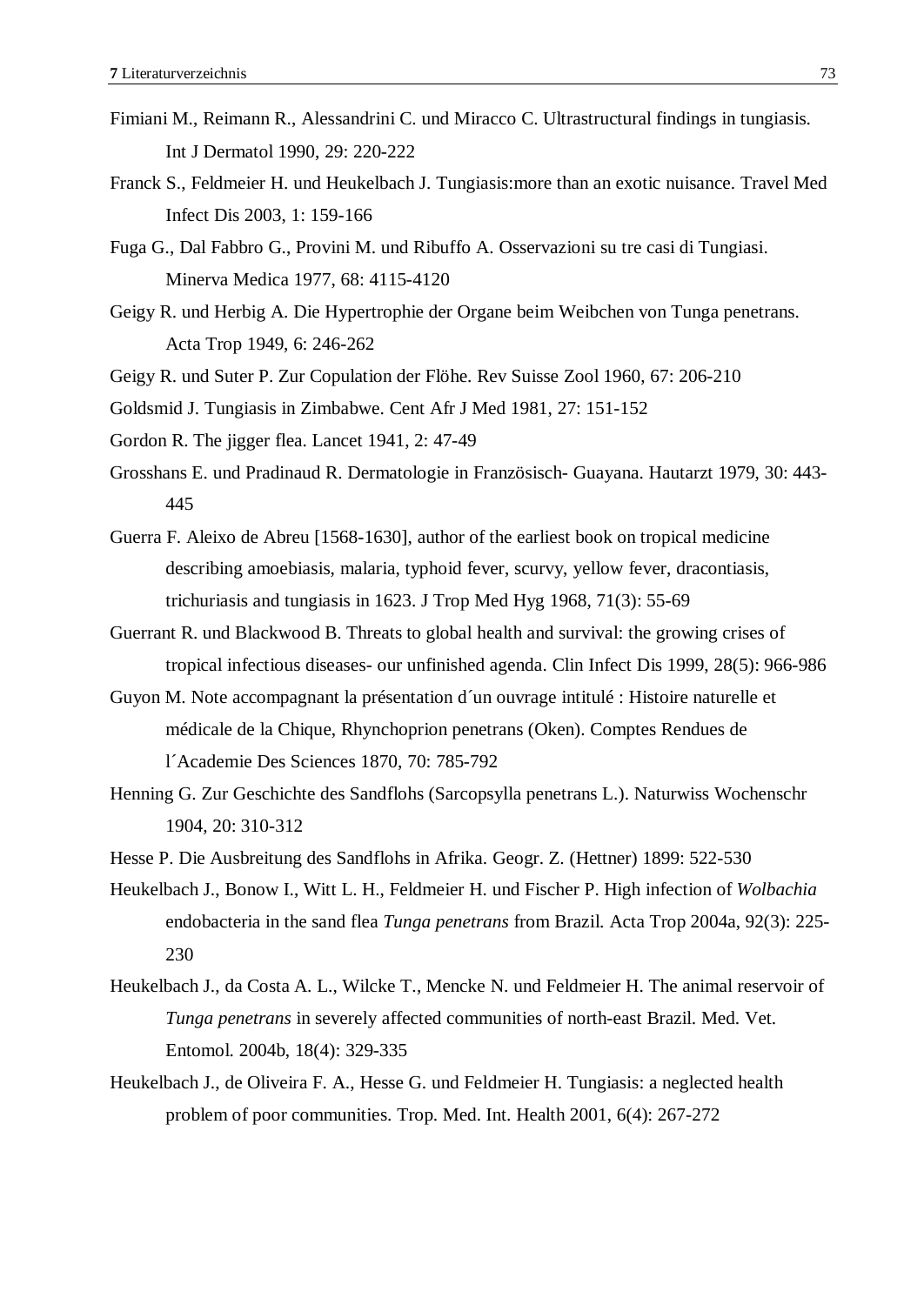- Heukelbach J., Franck S. und Feldmeier H. High attack rate of Tunga penetrans (Linnaeus 1758) infestation in an impoverished Brazilian community. Trans R Soc Trop Med Hyg 2004c, 98(7): 431-434
- Heukelbach J., Franck S. und Feldmeier H. Therapy of Tungiasis: A double- blindet Randomized Controlled Trial with Oral Ivermectin. Mem Inst Oswaldo Cruz 2004d, 99: 1-4
- Heukelbach J., van Haeff E., Rump B.*, et al.* Parasitic skin diseases: health care-seeking in a slum in north-east Brazil. Trop Med Int Health 2003, 8(4): 368-373
- Heukelbach J., Wilcke T., Eisele M. und Feldmeier H. Ectopic localization of tungiasis. Am J Trop Med Hyg 2002, 67(2): 214-216
- Heukelbach J., Wilcke T., Harms G. und Feldmeier H. Seasonal variation of tungiasis in an endemic community. Am. J. Trop. Med. Hyg. 2005, 72(2): 145-149
- Hicks E. The early stages of the jigger, Tunga penetrans. Ann Trop Med Parasitol 1930, 24: 575- 586
- Ho M., Schollaardt T., Snape S.*, et al.* Endogenous Interleukin-10 Modulates Proinflammatory Response in *Plasmodium falciparum* Malaria. J Infect Dis 1998, 178: 520-525
- Hoeppli R. Early references to the occurrence of Tunga penetrans in tropical Africa. Acta Trop 1963, 20: 143-153
- Ibanez-Bernal S. und Velasco-Castrejon O. New records of human tungiasis in Mexico (Siphonaptera:Tungidae). J Med Entomol 1996, 33(6): 988-989
- Iida M., Watanabe K., Tsurufuji M.*, et al.* Level of neutrophil chemotactic factor CINC/gro, a member of the interleukin-8 family, associated with lipopolysaccharide-induced inflammation in rats. Infect Immun 1992, 60(4): 1268-1272
- Junqueira L. C. und Carneiro J.Haut, Integumentum commune.In: Histologie.4. Auflage, Heidelberg: Springer, 1996: 412- 416
- Karsten H. Beitrag zur Kenntnis des Rhynchoprion penetrans. Virchow´s Arch. Pathol. Anat. 1865, 32: 269-292
- Krinke G.The Laboratory Rat.In: Stein, Schweiz: Academic Press, London, 2000: 309
- Lavoipierre M., Radovsky F. und Budwiser P. The feeding process of a Tungid flea, Tunga monositus (Siphonaptera: Tungidae), and its relationship to the host inflammatory and repair response. J med entomol 1979, 15: 187-217
- Linardi P.Família tungidae.In: Sifonápteros do Brasil.1st ed., Museu de Zoologia da Universidade de São Paulo, São Paulo2000: 48- 53
- Litvoc J., Leite R. und Katz G. Aspectos epidemiologicos do tétano no estado do São Paulo (Brasil). Rev Instituto Med Trop São Paulo 1991, 33: 477-484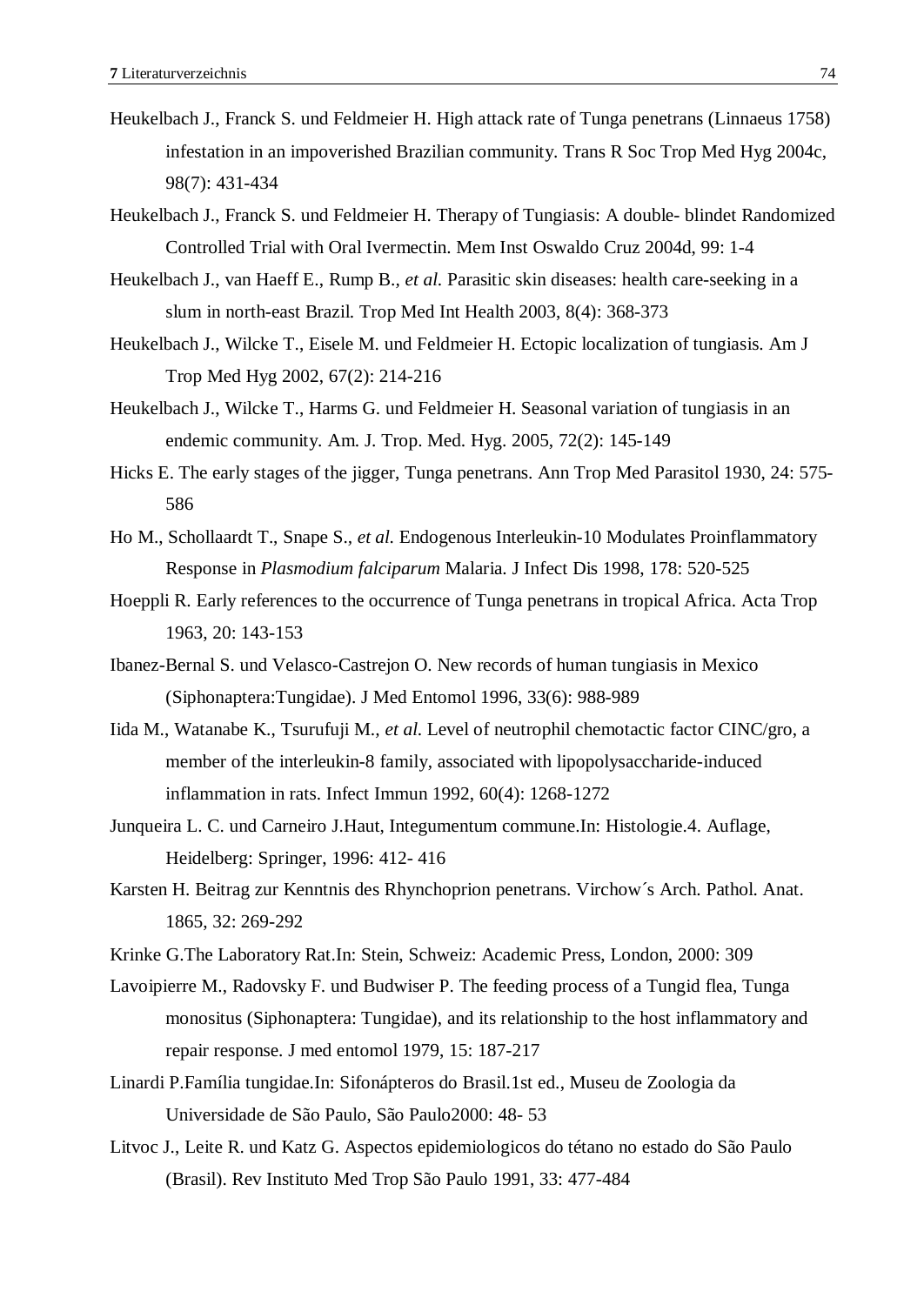- Matias R. S. Epidemia de tungiase no Rio Grande do Sul. Rev Soc Bras Med Trop 1989, 22: 137-142
- Mazzini M., Fridmanis M., Obarrio H. und Carbajal G. Tungiasis. Arch Argent Dermatol 1988, 38: 403-408
- Milgraum S. und Headington J. A subungual nodule of recent onset. Tungiasis. Arch Dermatol 1988, 124: 432
- Morsy T., el Alfy M., Arafa M., Salama M. und Habib K. Serum levels of tumour necrosis factor alpha versus immunglobulins (IgG, IgM and IgE) in Egyptian scabietic. J Egypt Soc Parasitol 1995, 25: 773-786
- Muehlen M., Heukelbach J., Wilcke T.*, et al.* Investigations on the biology, epidemiology, pathology and control of Tunga penetrans in Brazil. II. Prevalence, parasite load and topographic distribution of lesions in the population of a traditional fishing village. Parasitol. Res. 2003, 90(6): 449-455
- Nte A. R. und Eke F. U. Jigger infestation in children in a rural area of Rivers State of Nigeria. West Afr J Med 1995, 14(1): 56-58
- Obengui. Tungiasis and tetanus at the University Hospital Center in Brazzaville. Dakar Med 1989, 34(1-4): 44-48
- Oliver- Llull M., Pérez Alfonzo R. und García L. Epidemiologia de la Tunga penetrans en Venezuela. DermatolVenez 1997, 35: 99-101
- Otranto D. The immunology of myiasis: parasite survival and host defense strategies. Trends Parasitol 2001, 17(4): 176-182
- Ozdamar A., Aras C., Ozturk R.*, et al.* In vitro antimicrobial activity of silicone oil against endophthalmitis- causing agents. Retina 2001, 21(1): 92-93
- Peschlow I., Schlenzka K., Merk G. und Neumann H. Tropendermatosen aktuell. Tungiasis, Ulcus tropicum, Leishmaniase. Beobachtungen aus der Praxis. Dermatol Monatsschr 1983, 169: 120-124
- Pfister R. Are sandflea infections increasing? Fortschr Med 1977, 95(21): 1373-1375
- Pilgrim R. und Brown G. An instance of tungiasis in New Zealand. NZ Med J 1993, 106: 180
- Rietschel W. Observations of the sand flea (Tunga penetrans) in humans and dogs in French Guiana. Tierarztl. Prax. 1989, 17(2): 189-193
- Ruthe H. Fussleiden der Elefanten. Wissenschaftliche Zeitschrift der Humboldt Universität zu Berlin, Mathematisch- Naturwissenschaftliche Reihe 1961, 10: 474-514
- Saint Andre A., Blackwell N. und Hall L. The role of endosymbiotic *Wolbachia* bacteria in the pathogenesis of river blindness. Science 2002, 295: 1892-1895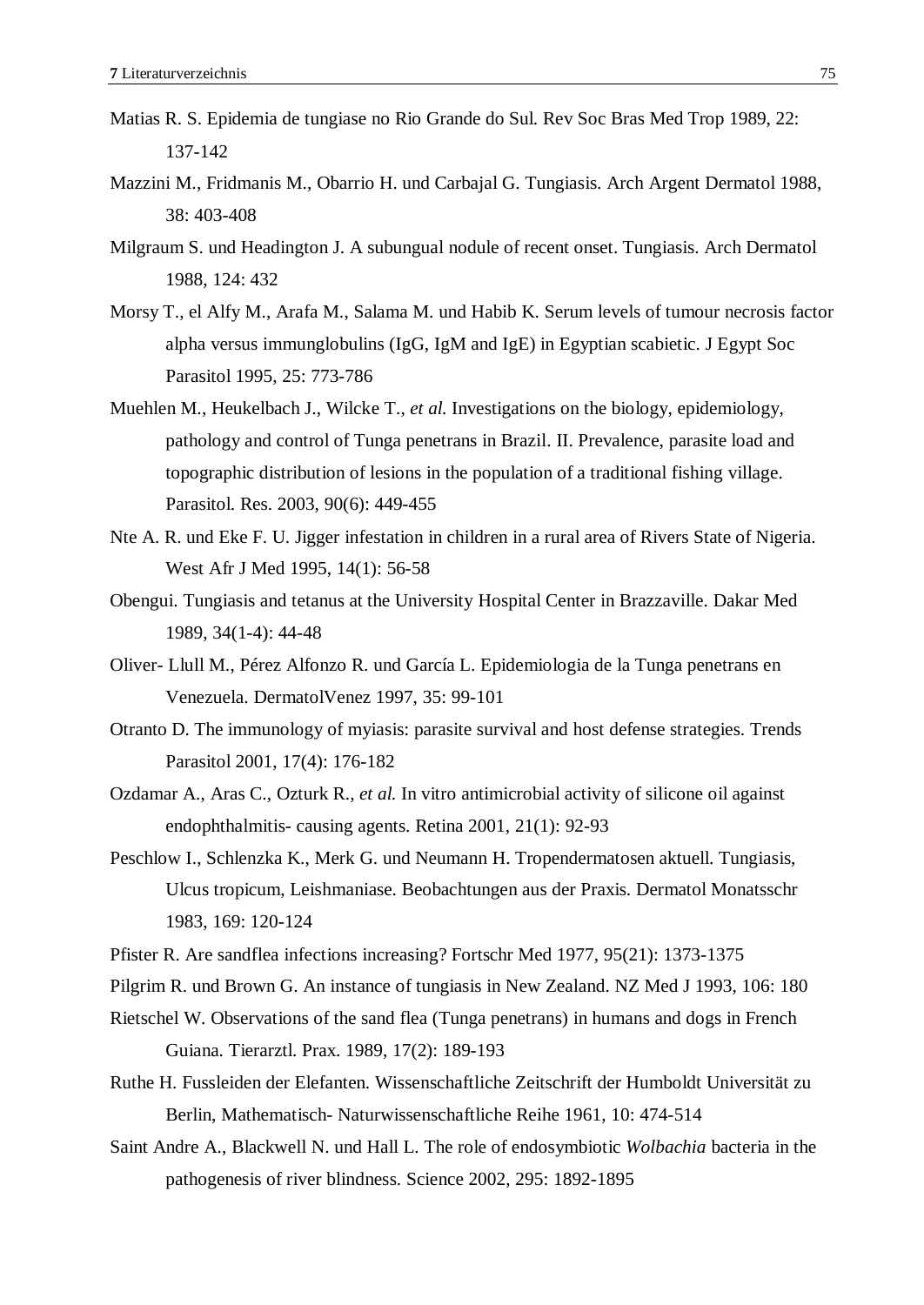- Sanusi I. D., Brown E. B., Shepard T. G. und Grafton W. D. Tungiasis: report of one case and review of the 14 reported cases in the United States. J Am Acad Dermatol 1989, 20: 941- 944
- Saraceno E., Bazarra M. und Calviello R. Tungiasis: tratamiento de un caso con ivermectina. Arch Argent Dermatol 1999, 49: 91-95
- Sato Y. und Ohshima T. The expression of mRNA of proinflammatory cytokines during skin wound healing in mice: a preliminary study for forensic wound age estimation (II). Int J Legal Med 2000, 113(3): 140-145
- Schwalfenberg S., Witt L. H., Kehr J. D., Feldmeier H. und Heukelbach J. Prevention of tungiasis using a biological repellent: a small case series. Ann Trop Med Parasitol 2004, 98(1): 89-94
- Smollich A. und Michel G.Die Haut.In: Mikroskopische Anatomie der Haustiere.2.Auflage, Jena, Stuttgart1992: 495- 498
- Soria M. F. und Capri J. J. Tunga penetrans induced tetanus. Prensa Med Argent 1953, 40(1): 4- 11
- Spielman M., Potter G., Taubman S. und Hodge W. Pain, pruritus, and swelling localized to two toes. Tungiasis. Arch Dermatol 1986, 122: 333
- Spradbery J., Bromley J., Dixon R. und Tetlow L. Tungiasis in Australia: an exotic disease threat. Med J Aust 1994, 161: 173
- Takimoto S., Waldman E. und Moreira R. Enterovirus 71 infection and acute neurological disease among children in Brazil (1988-1990). Trans R Soc Trop Med Hyg 1998, 92: 25- 28
- Tani K., Morimoto M., Hayashi T.*, et al.* Evaluation of cytokine messenger RNA expression in peripheral blood mononuclear cells from dogs with canine demodicosis. J Vet Med Sci 2002, 64(6): 513-518
- Tan-Lim K. und Pluis A. Tungiasis. Ned Tijdschr Geneeskd 1972, 116: 1013-1016
- Taubman S. und Spielman M. Tungiasis: a case report. J Am Podiatr Assoc 1979, 69: 383-384
- Tonge B. Tetanus from chigger flea sores. J Trop Pediatr 1989, 35: 94
- Traub R. J., Robertson I. D., Irwin P., Mencke N. und Thompson R. C. The role of dogs in transmission of gastrointestinal parasites in a remote tea-growing community in northeastern India. Am J Trop Med Hyg 2002, 67(5): 539-545
- Veraldi S., Camozzi S. und Scarabelli G. Tungiasis presenting with sterile pustular lesions on the hand. Acta Dermatol Venerol 1996, 76: 495